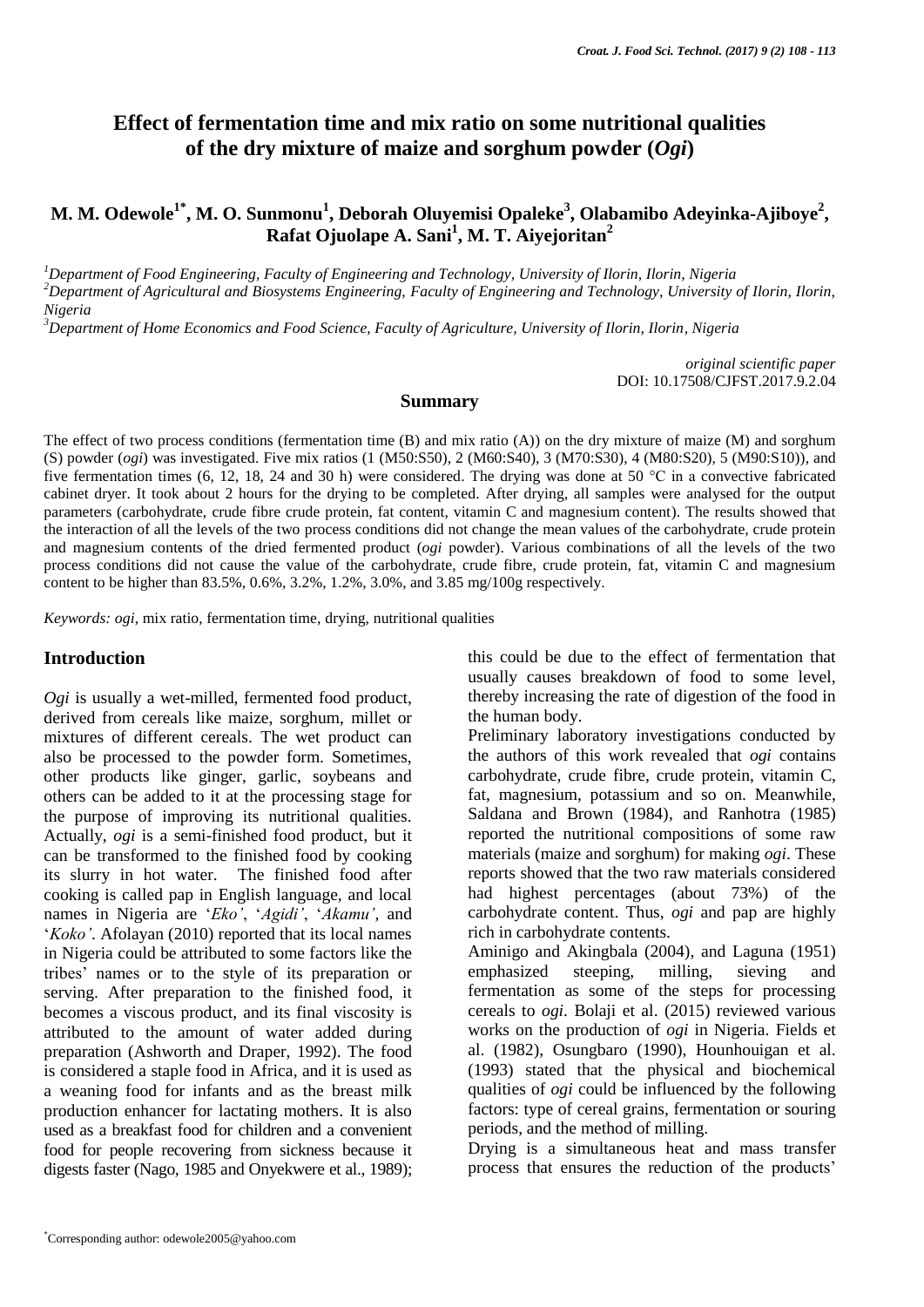moisture to a pre-determined level. It is one of the most practical and feasible methods of ensuring all year round availability of the perishable food products because it leads to the shelf life extension. Also, it is a means of minimizing the cost of transportation, packaging and storage due to the reduction in the weight and volume of the products after drying (Olaniyan et al., 2015). Other important information on the different aspects of drying like a theory of drying, methods of drying, classification of dryers, types of dryers, factors affecting drying process and so on, are reported in Odewole and Olaniyan (2015).

In the processing of cereals to ogi powder, some of the factors that can affect the nutritional quality of the dried product are the temperature of drying, fermentation time and mix ratios of the raw materials. However, there is no known work on the investigation of mix ratios of cereals (maize and sorghum) together with fermentation times in order to ascertain the level of the available nutrients after processing to powder. Also, the interaction of raw materials may have some effects on the nutrient level of the final processed product. Therefore, the aim of this research was to investigate the effect of two process conditions (fermentation time (B), and mix ratio (A)) on the nutritional qualities of the dry mixture of maize (M) and sorghum (S) powder. The research on the combination of fermentation time and mix ratio of raw materials provided, to some extent, preliminary information on the development of appropriate food formula for the dried mixture of ogi made from maize and sorghum.

### **Materials and methods**

### *Experimental design*

Design Expert 8.0.3 version Computer Software was used to design the experiment. Response Surface Methodology (RSM) under Central Composite Design was chosen. Five levels of fermentation time  $(6, 12, 18, ...)$ 24 and 30 h), and five levels of mix ratios of maize (M) and sorghum (S) (1-M50:S50, 2-M60:S40, 3-M70:S30, 4-M80:S20 and 5-M90:S10) were substituted into the experiment design interface of the software. The results revealed combinations of the different levels of fermentation time and mix ratios that were used for the pre-drying operations. Note: M50:S50 means 50% of maize and 50% of sorghum with respect to the uniform mass of the sample (200 g) used for fermentation.

### *Experimental procedure*

Clean maize and sorghum grains used were procured from a market in Ilorin, Nigeria. The nutritional composition of the unprocessed (raw materials) maize (*zea mays*) used for this study was 8.44, 4.65, 1.14, 1.35, and 75.9% for protein, fat, ash, crude fibre and carbohydrate respectively; while that of the unprocessed sorghum (*sorghum bicolor*) used was 11.31, 3.47, 1.25, 1.58 and 76.23 for protein, fat, ash, crude fibre and carbohydrate respectively. After steeping the maize and sorghum grains in cold water for three days, they were separately milled with a burr mill (Alpak, D100L, Nigeria). The experimental quantity of the milled product per run of the experiment for fermentation was 200 g. The mix ratios with the reference to the 200 g of experimental samples were measured with an electronic weighing balance (OHAUS CL Series, Model CL 201, China), were placed in containers, and fermented for all the required days of fermentation sequentially. This enabled the longest fermentation time (30 h) to end at the same time with the shortest fermentation time (6 h). After fermentation, products were dewatered with a muslin cloth and 50 g of each of the dewatered fermented products was placed on a foil paper, arranged on the drying trays and dried at 50 °C. The nutritional composition of the wet fermented mixture of the milled maize (*zea mays*) and sorghum (*sorghum bicolor*) was 75.85%, 0.47%, 3.01%, 1.01%, 2.57%, and 3.77 mg/100g for carbohydrate, crude fibre, crude protein, fat content, vitamin C, and magnesium respectively. The temperature of the convective fabricated dryer was maintained with the aid of a temperature regulator connected to it. The speed of the fan connected to the dryer was 3.02 m/s. The drying lasted for approximately 2 h, the average moisture content of all dried sample was not less than about 13% (db). All the dried products were immediately arranged in the desiccator and were later analysed for nutritional qualities. The experiment was performed at the Food Quality and Packaging Laboratory of the Department of Food and Bioprocess Engineering, Faculty of Engineering and Technology, University of Ilorin, Ilorin, Nigeria. The average room temperature was around 30 °C and relative humidity of about 63% throughout the period of the experiment.

### *Output parameters*

The following nutritional qualities of the dried fermented powdered products (carbohydrate, crude fibre, crude protein, fat content, vitamin C and magnesium content) were determined using the AOAC (2002) standard.

### *Data analysis*

All the data obtained from the determination of the nutritional qualities were introduced back into the experimental table generated with the Design Expert computer software package. The data were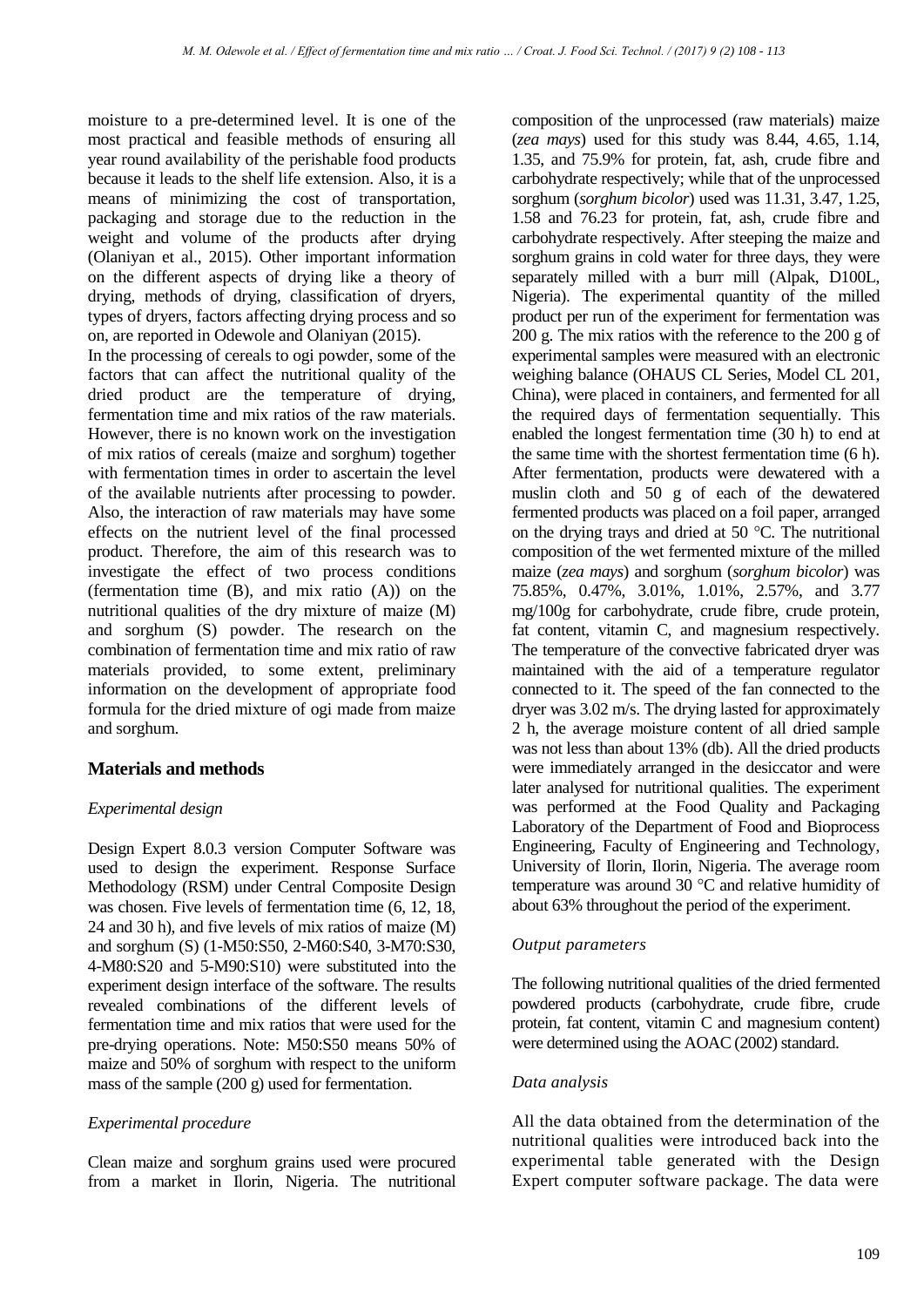analysed following the stipulated procedures of the software for RSM in order to get the 3-dimensional (3-D) plots that showed the relationship between fermentation times and mix ratios of each of the nutritional quality considered.

### **Results and discussion**

*Effect of fermentation time (B) (hours) and mix ratio (A) (%) on the carbohydrate content (%) of the dry mixture of maize and sorghum powder (Ogi)*

The effect of A and B on the carbohydrate is shown in Fig. 1. As shown in Fig. 1, the 3-dimesional plot has a flat surface of 180 degrees. It can be explained with the interaction of the fermentation time and the mix ratios, which caused the mean value of the carbohydrate to be maintained. The implication of this is that the levels of the two factors cannot be considered as something that would lead to an increase or a decrease in the mean value of the carbohydrate content of the dried fermented product (*ogi* powder). The possible reason for this observation could be the inability of the available number of microbes to break down the carbohydrate to sugar between  $6 h - 30 h$ , which is the range of time used for the fermentation process. That is, it may require other combinations of mix ratios and longer than 30 h of fermentation for the available microbes to increase to a number that would cause the interaction of factors and the noticeable effect on the mean value of the carbohydrate content. The value of the carbohydrate obtained after drying was about 82%. This result is higher about 77.1% than the result obtained by drying ogi made from sorghum, millet and maize at 60 °C by Esther et al*.* (2013).



Fig. 1. Effect of A (hours) and B (%) on the carbohydrate content (%) of the product



**Fig. 2.** Effect of A (hours) and B (%) on the crude fibre (%) of the product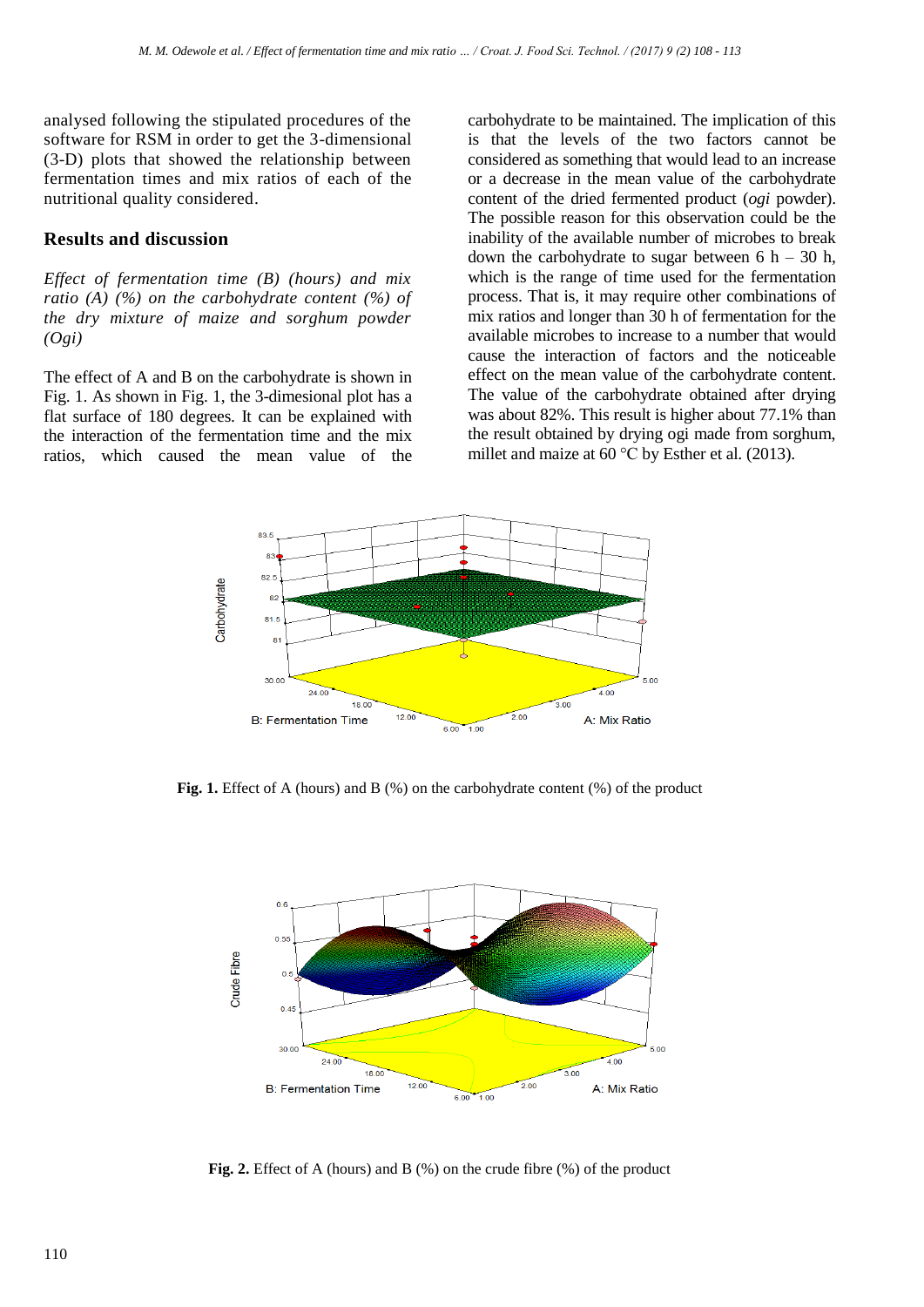*Effect of fermentation time (B) (hours) and mix ratio (A) (%) on the crude fibre (%) of the dry mixture of maize and sorghum powder (Ogi)*

Fig. 2 presents a saddle shape; as mix ratio increased from 1 (M50:S50) to 3 (M70:S30), the crude fibre first decreased, and then increased again from this point to 5 (M90:S10). Also, as fermentation time increased from 6 h to 18 h, the crude firbre first increased, then decreased to the final time of fermentation (30 h). This implies that the best fermentation time to get the maximum fibre content is 18 h, and the best mix ratio of maize to sorghum is 90:10. However, the level of obtained increment was not more than 0.55%, and decrement was not less than 0.45% for the change in A and B respectively. Esther et al*.* (2013) obtained about 3.5% at a drying temperature of 60 °C. The value of the crude fibre obtained by Adelekan and Oyewole (2010) was 217% for the dried *ogi* supplemented with soya beans.

#### *Effect of fermentation time (B) (hours) and mix ratio (A) (%) on the crude protein (%) of the dry mixture of maize and sorghum powder (Ogi)*

The effect of A and B on the crude protein is shown in Fig. 3. As shown in Fig. 3, the 3-dimesional plot has a flat surface of 180 degrees. The interpretation of this is that the interaction of the fermentation time and the mix ratios caused the mean value (3.05%) of the crude protein to be maintained. The implication of this is that the levels of the two factors may not be considered as something that would lead to an increase or a decrease in the mean value of the crude protein of the dried fermented product (*ogi* powder). Also, the fermentation time and mix ratios may not be factors that can cause a drastic effect on the crude protein of the *ogi* powder. Adelekan and Oyewole (2010) obtained values in the range of 270-284% for *ogi* that was supplemented with soybeans at 60 °C drying temperature in an oven.



**Fig. 3.** Effect of A (hours) and B (%) on the crude protein (%) of the product



**Fig. 4.** Effect of A (hours) and B (%) on the fat content (%) of the product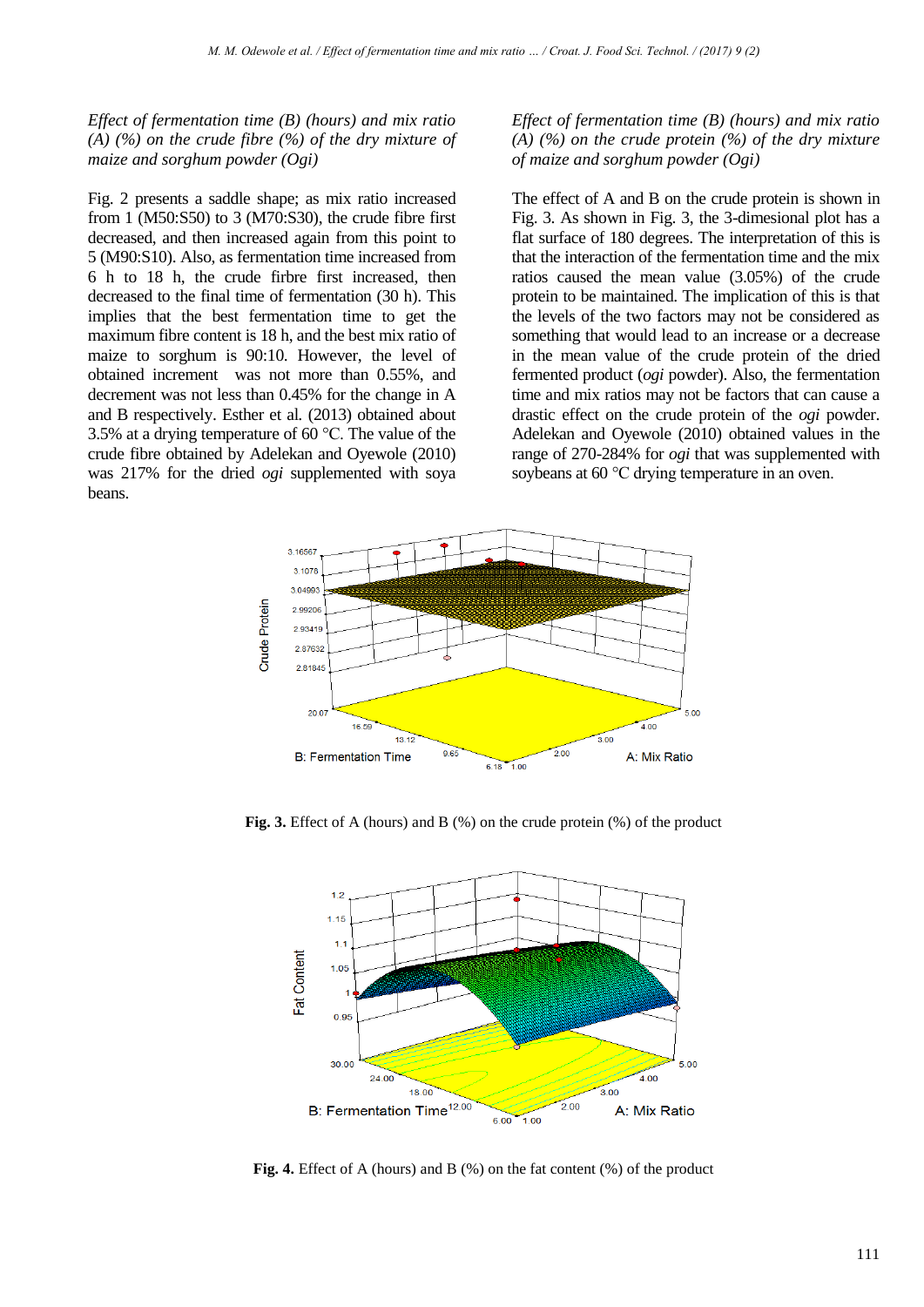*Effect of fermentation time (B) (hours) and mix ratio (A) (%) on the crude fat content (%) of the dry mixture of maize and sorghum powder (Ogi)*

The effect of A and B on the fat content of the product is shown in Fig. 4. The figure looks like a horizontal half hollow pipe facing the downward direction. Increase in the mix ratio caused the fat content to be maintained between 1.02% and 1.08%. Also, as fermentation time increased from 6 h to 18 h, the fat content first increased to a peak value of slightly above 1.05%, and then decreased again from this point to 30 h of the fermentation time. This implies that in order to obtain a maximum fat content, 18 h is the appropriate fermentation time. However, the increment was not beyond 1.1%, and decrement not less than 1%. This result is contrary to about 3.1% of what Esther et al. (2013) obtained at 60 °C of drying. However, Adelekan and Oyewole (2010) obtained about 130% for ogi that was supplemented with soybeans at 60 °C drying temperature in an oven.

*Effect of fermentation time (B) (hours) and mix ratio (A) (%) on vitamin C (%) of the dry mixture of maize and sorghum powder (Ogi)*

Fig. 5 illustrates the effect of A and B on the vitamin C content of the product. The figure has an elevated jet-like shape.. Increase in the fermentation time and mix ratio caused the reduction in the value of vitamin C to approximately 2.70% along x and z axes of the plot. This decrement may be a result of the dissolved vitamin C being fed upon by the some unidentified microbes during fermentation. The combined effect of the two process conditions (A and B) led to a value above 2.8%, but not up 2.9% (the apex of the shape).



**Fig. 5.** Effect of A (hours) and B (%) on the vitamin C (%) of the product



**Fig. 6.** Effect of A (hours) and B (%) on the magnesium content (%) of the product